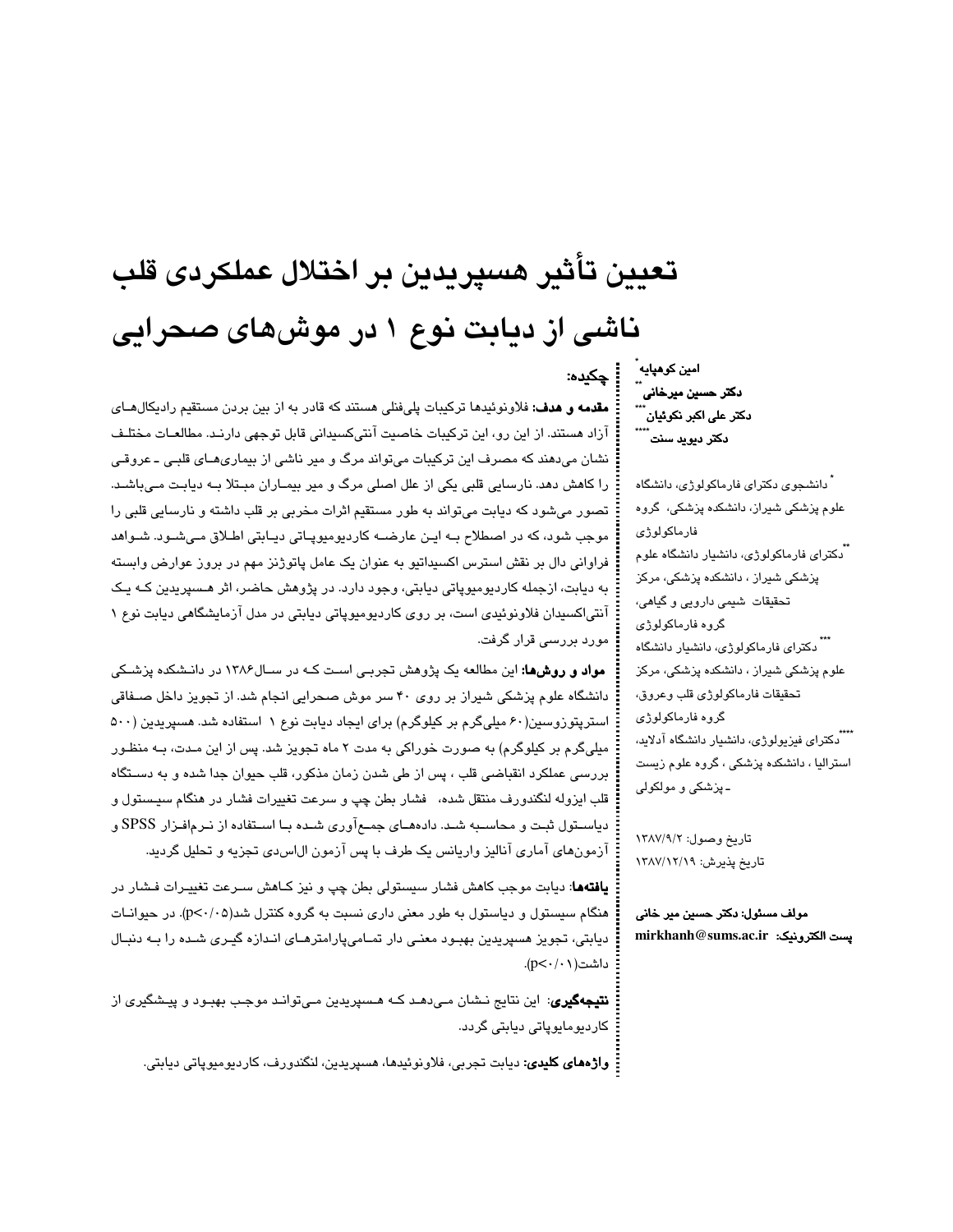مقدمه

فلاونوئیدها<sup>(۱)</sup> گروه بزرگ*ی* از ترکیبات پل*ی*فنل*ی* بــا وزن ملکــولی پــایین هــستند کــه بــه فــرم آزاد و گلیکوریدی وجود دارند. امروزه، ترکیبات پلے،فنلے، از جهت دارا بودن خاصیت آنتے اکسیدانی مـورد توجـه قرار گرفتهاند. این ترکیبات میتوانند به طـور مـستقیم، موجب از بین رفتن رادیکالهای آزاد و مهار آنزیمهای مؤثر در مسیرهای احیای اکسیژن<sup>(۲)</sup> شــوند. در اروپــا این ترکیبات برای درمان بیماری۱مایی ماننـد نارســایی مزمن وری*دی*<sup>(۳)</sup> به کار می٫رود. مطالعات اپیـدمیولو<u>ژ</u>ی، وجود رابطه معكوس بين مصرف روزانه فلاونوئيدها و شیوع بیماریهای عروق کرونر را تأیید نمـودهانـد. بعضی از بررسی ها نشان دادهاند که اثر ایـن ترکیبـات در کاهش مرگ و میـر ناشـی از بیمـاریهـای عـروق کرونــر بزرگتــر از اثــر آنهــا در کــاهش شـــیوع ایــن بیماریها است. این امر نشان می دهد کـه فلاونوئیـدها ممکن است در پیشگیری از عواقب کشنده بیماری هـای كرونر با كـاهش عـوارض ايـن بيمـارى و انفـاركتوس حاد قلبی کمک نمایند.

هسپریدین<sup>(۴)</sup> یک فلاونوئید گلیکوزید*ی* است که بیشتر در مرکباتی مانند گریپ فروت یافت مـیشــود. در تحقیقات متعدد اثر آنتےاکسیدانی ایـن ترکیـب بـه اثبات رسیده است (۳ــ۱). عـلاوه بـراین؛ اثـرات ضـد التھائی به این ترتیب کـه مـصرف هـسپریدین موجـب کاهش بیان فاکتورهای التهابی مانند اینترلـوکین ۱ و ٦ شده است، اثر ضد سـرطان و اثـرات ضـد پلاکتـی آن نیز گزارش شده است(۴ ـ ۱).

هــمچنــین نــشان داده شــده اســت کــه تجــویز هسپريدين موجب بهبود شل شدن عروقی وابـسته بـه انــدوتليوم در حيوانــات ديــابتى گرديــد(٥). امــروزه هسیریدین به خـاطر ایـن اثـرات متنـوع بـسیار مـورد توحه قرار گرفته است.

نارســـایی قلبــی در بیمــاران دیــابتی شـــیوع بیشتری دارد و یک عامل مهم در مرگ و میر بیمـاران دیابتی ًمحسوب مےشود. در مـورد بـروز نارسـایی قلبی در دیابت، تـصور مـیشـد کـه دیابـت از طریـق افزایش آترواسکلروز و فشار خون بالا موجب اخـتلال در انقباض میوکارد میگردد، اما امروزه بررسـیِهــای بالینی و آزمایشگاهی به خوبی نشان دادهاند که دیابت جـدای از فـشار خـون بـالا و بیمـاری عـروق کرونـر، می تواند به طور مستقیم بر ساختار و عملکرد قلب اثـر گذارد و عارضهای را کـه کاردیومیویـاتی دیـابتی نـام گرفته است بــه دنبــال داشــته باشــد. ايــن بيمــاری بــا نارســــايي بطنــــي، در غيــــاب فـــشارخون بــــالا و آترواسکلروز مشخص میشود. شواهد اپیـدمیولوژی، کلینیکی و آزمایشگاهی بسیاری وجود این نوع خـاص از کاردیومیوپــاتی ناشــی از عــوارض دیابـت را تأییــد می نمایند(٦).

ايسن اخستلالات در قلسب كامسل، بافست و میوسیتهای بطنی ایزولــه شــده از بیمــاران دیــابتی و حبوانات آزمایشگاهــــــی مشاهده شــــده است (۸ـ۶).

<sup>1-</sup>Flavonoids

<sup>2-</sup>Oxygen-Reduction Pathways

<sup>3-</sup>Chronic Venous Insufficiency

<sup>4-</sup>Hesperidin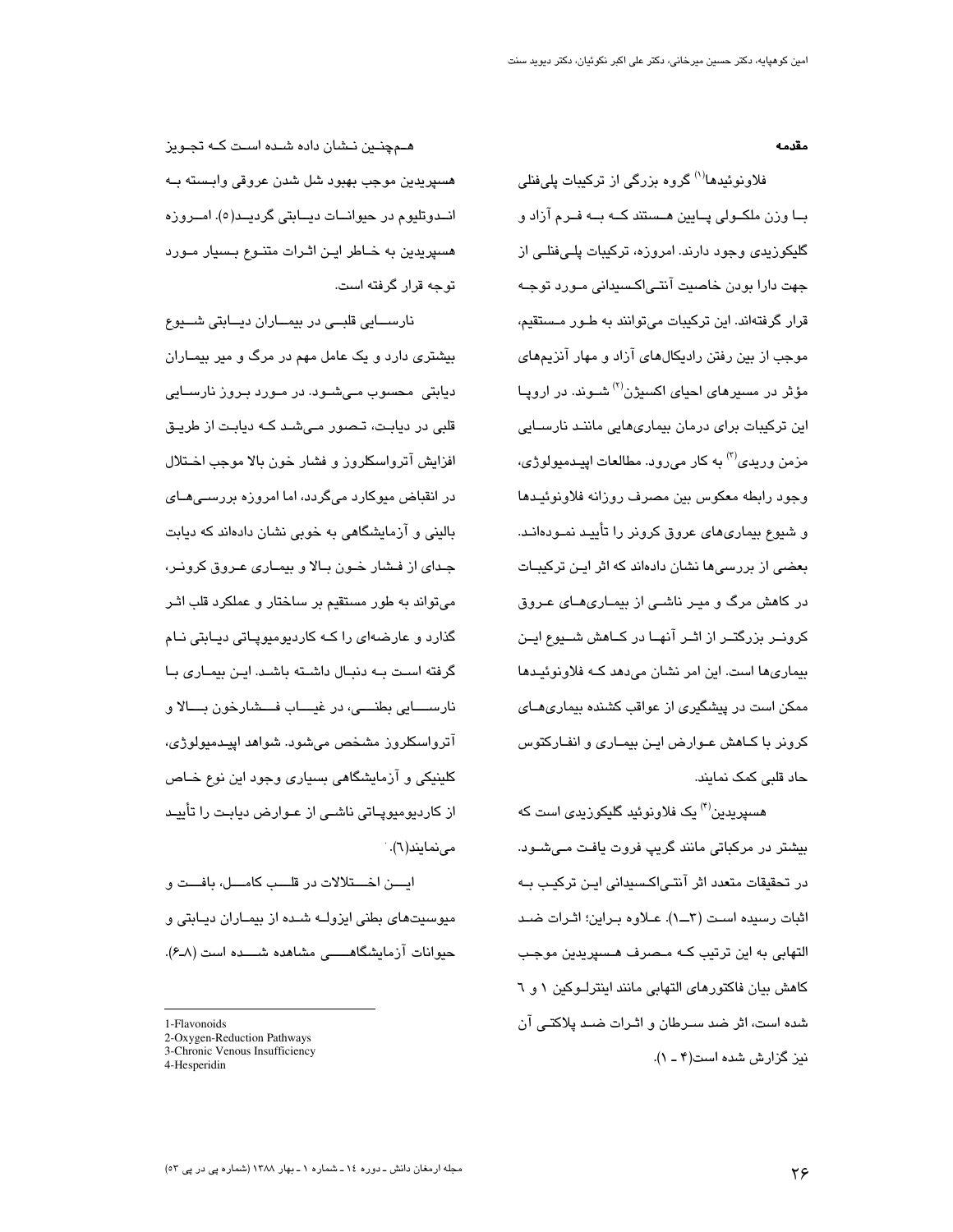مکانیسم دقیق بروز کاردیومیوپاتی دیابتی بـه خـوبی شناخته نشده است، اما مکانیسمهای متعددی از جملـه كــاهش بيــان يــروتئين فعــال كننــده گيرنــده تكثيــر یروکسیزوم<sup>(۱)</sup> ، اخـتلالات متابولیـسم و ناهنجاریهـای میوفیلامنتها را در بروز این عارضه دخیل میدانند.

شـواهد فراوانـی در دسـت اسـت کــه نــشان مے،دھد استرس اکسیداتیو<sup>(۲)</sup> نقش بسیار مهمے،در بروز عوارض وابسته بـه دیابـت از جملـه کــاردیو میوپــاتی دیابتی دارد(۱۱و ۱۰). استرس اکسیداتیو بـه افـزایش سطح پايه گونههاي فعال اکسيژن اطلاق مے شـود کـه اثرات مخربی بر بافتهـا برجـا مـیگذارد(١٢). نقش مـؤثر اسـترس اکـسىيداتيو در بـروز کارديوميوپـاتى دیابتی، موجب شد که تحقیقات بسیاری در مـورد اثـر آنتی|کسیدانها بر ایـن عارضــه انجـام شـود و نتـایج مثبتے نیـز در مـدلھــای حیـوانی گـزارش گردیـده است(١٢و ١١).

با توجه به خاصیت آنتی|کسیدانی قابل توجه هـسپریدین، در مطالعــه حاضــر اثــر ایــن ترکیــب بــر اختلال عملکرد قلبی در مدلهای حیوانی دیابت نوع ١ مورد بررسی قرار گرفت.

#### مواد و روشها

در این مطالعه تجربے کـه در سـال ۱۳۸۶ در دانشکده پزشکی دانشگاه علوم پزشـکی شــیراز انجـام شد. تعداد ۴۰ سر موش انتخاب گردید.

موشهای سفید صحرایی نر با نژاد اسـپراگ ــ دالی<sup>(۳)</sup> با وزن ۴۰۰\_۳۰۰ گـــرم از مـــــرکز حیوانــات

دانشگاه علوم پزشکی شیراز تهیه شد. این حیوانات در شرایط ۱۲ ساعت روشـنایی و ۱۲ سـاعت تـاریکی در دمای ۲۵ درجه سانتیگراد با دسترسی آزاد به غذای مخصوص و آب لوله نگهداری می شدند.

کار بر روی حیوانات آزمایشگاهی بـر اســاس پروتکل تصویب شده از سوی کمیتـه اخـلاق دانـشگاه علوم پزشکی شیراز صورت گرفت.

مـوشهـا بــه صــورت تــصادفی بــه دو گــروه تقسیم شدند؛ گروه دریافت کننـده استرپتوزوسـین و كنترل سالم. براى ايجاد ديابت نوع ١ از تزريق داخل صفاقی استرپتوروسین<sup>(۴)</sup> در بافر سیترات با pH= ۴/۵ به میزان ۶۰ میلیگرم بر کیلوگرم استفاده شد. گروه کنترل، حجم برابری از حامل استرپتوزوسین دریافت نمودند. در روز پنجم، برای تعیین دقیق گلوکز خون از دم حیوان خونگیری صورت گرفت. از حیوانـاتی کـه استریتوزوسین دریافت نمودنـد و گلـوکز خـون آنهـا بالاتر از (۲۵۰میلیگرم بر دسیلیتر) بود، به عنوان حیوانـات دیـابتی شــده اسـتفاده شــد. از روز شــشم حیوانات دیابتی به دو گروه دیگـر دسـتهبنـدی شـدند، گروه مبتلا به دیابت نوع ۱ که هسپیریدین را از طریـق گاواژبه میزان (۵۰۰ میلیگرم بر کیلوگرم در روز) بــه مدت ۲ ماه دریافت میکردند و گروه کنترل دیابتی که آب لوله ۔ حامل هسپریدین ۔ را به حجمی مشابه گروه ديابتی دريافت کننده هـسپريدين، دريافـت مـیکردنـد.

4-Streptozotocin

<sup>1-</sup>Peroxisome Proliferator-Activated Receptor Delta 2-Oxidative Stress

<sup>3-</sup>Sprague-Dawley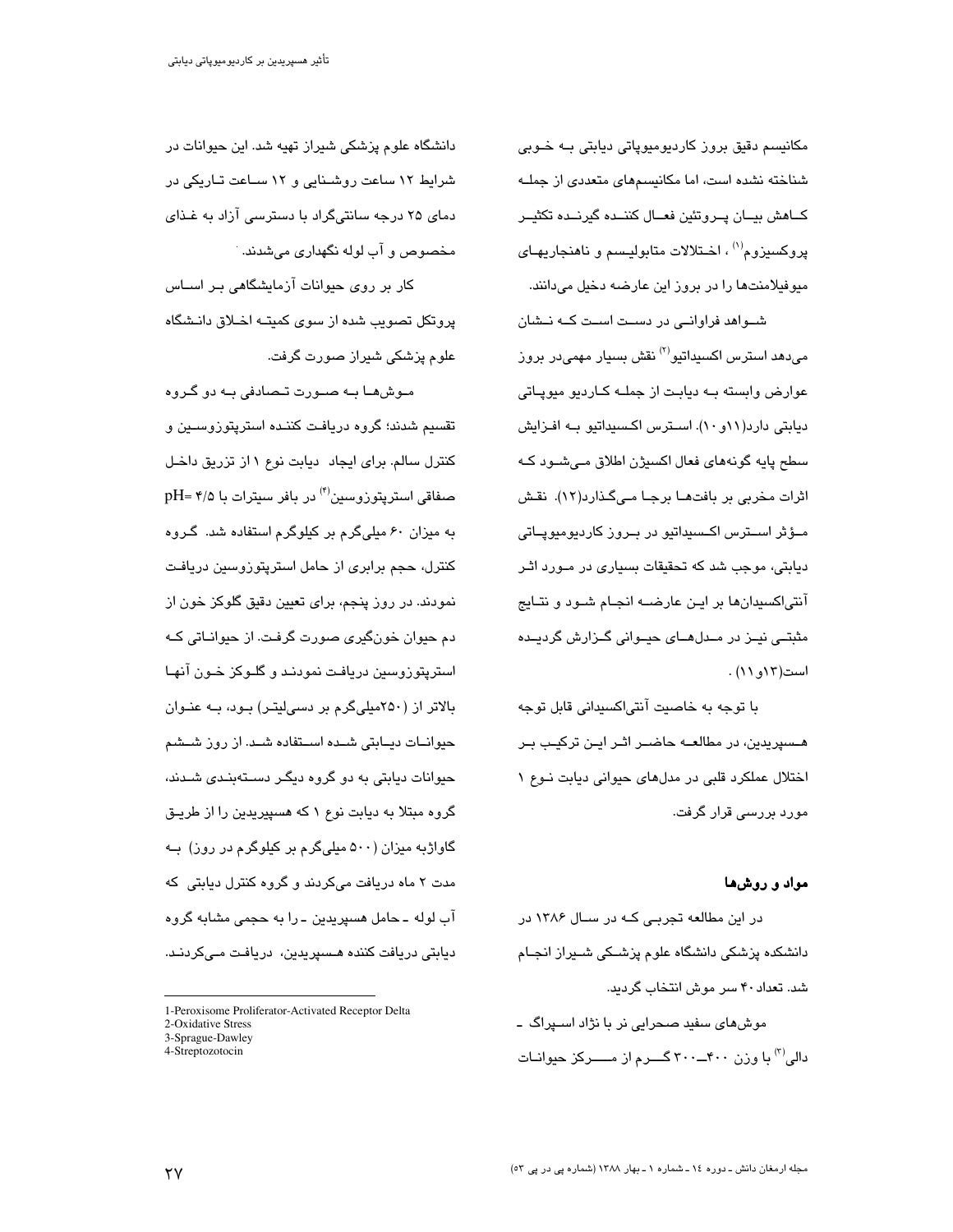حیوانات مورد استفاده به تعدادی بودند کـه در نهایـت در هر گروه بین ۷ـ۶ حیوان وجود داشت.

پس از گذشت۲ ماه، نمونه خونی حیوان گرفته و میزان گلوکز آن مشخص شد و سپس قلب حیوانـات به سیستم قلب ایزولــه، بــه منظـور بررســی عملکـرد انقباضی آن، منتقل شد. بررسی عملکرد مکانیکی قلـب با استفاده از روش قلب ایزوله لنگندورف<sup>(۱)</sup> انجام شد.

در این روش بعـد از گذشـت ۲ مـاه از شــروع آزمایش، حیوانات ۱۰ دقیقه قبـل از بیهوشــی، هپـارین داخل صعفاقی(١٠٠٠ واحد بر کیلوگرم) دریافت نمودند، سپس با مخلوطی از کتامین (۸۰ میلیگرم بـر کیلــوگرم) و گــزیلازین (۱۰ میلــیگــرم بــر کیلــوگرم) بيهـوش شـده، ديــافراگم بــرش داده شــده تــا حفــره سینهای در معرض دید قرار گیرد، سپس سـینه از هـر دو طرف باز شده تا قلب نمایان شود. نخمی از زیر قوسآئورت عبور داده، گره زده مے،شــود، ســیِس بــه نحوی که بــه قلــب آســیب نرســد قلــب جــدا شــده، بــه سرعت درون یک بشر، حاوی محلـول مغـذی پــخ زده قرار داده تا از خون پاک شده و از بروز ایسکمی قبـل از برقراری مجدد جریان جلـوگیری شـود. در مرحلــه بعد، آئورت در نزدیکی قوس کانولــه شــده و قلــب بــه محل پرفیوژن دستگاه لنگندورف در حـالی کـه از قبـل به منظور تخلیه حبابهای هوا محلول مغذی در حال جریان است، متصل شده، بــا نخــی ریــشه آئــورت بــه محـل جريــان محلــول مغــذى قلــب كــه از فيلتــر ۴ میکرومتری گذرانده شده، محکم میشود. ایـن محلـول حــاوي؛ كلريــد كلــسيم ٢/۵، كلريدپتاســيم ۴/٨، كلريــد

سىديم ١١٨، كربنــات ھيـدروژن سىديم ٢۵ ، ســولفات منیزیم ۱/۲، فسفات پتاسیم هیدروژن ۱/۲ و گلوکز ۱۱ مبلے مولار است.

دمای این محلول به گونهای تنظیم گردید کیه دمای محلول خروجی درست در آستانه ورود به قلـب ۳۷ درجه سانتیگـراد باشـد. در ایـن مطالعــه از پمــپ پرفيوژن(پمپ پريستالتيک، گيلـسون) و جريـان ثابـت که در حدود (۱۲–۱۰ میلیلیتر بر دقیقـه)بـود و فـشار پرفیوژن ۶۰ ـ۸۰ (میلی متـر جیـوه) را ایجـاد مـیکـرد، استفاده شد.

به منظور اندازهگیری فــشار داخـل بطـن چـڀ، یک بالن لاتکس کوچک با قطر ۴-۳ میلی متـر بـا جـدا کردن دهلیز چپ درون بطن قـرار گرفتـه و از محلـول سرم فیزیولوژی با استفاده از سرنگ پر میشود. ایـن یـر شـدن تـا حـدی اسـت کـه دسـتگاه فـشار پایـان دیاستولی(پیشبار) را بین ۱۰ـ ۵( میلی،مترجیوه) نشان دهد. پس از جایگذاری بالن، قلب به منظور ایجاد یک قدرت انقباضی ثابت با محرکی (محرکگراس) به ولتاژ ۴ ولت و تواتر ۶ ـ ۴ هــرتز تحریک شـده، بـه منظـور آگاهی از ریتم قلب و بروز آریتمیقلبـی، نـوار قلـب بـا استفاده از الکترودهای مربوطه ثبت گردید.

جهــت بررســـی عملکــرد قلــب فــشار پایــان دیاستولی بطن چپ<sup>(۲)</sup>، فشار بطن چپ<sup>(۳)</sup> کــه در هنگــام سيــستول بيــانگر قــدرت انقباضــي قلــب و در هنگــام دیاستول بیانگر توانایی شـل شـدن قلـب اسـت، فـشار

<sup>1-</sup>Langendorff

<sup>2-</sup>End Diastolic Left Ventricular Pressure

<sup>3-</sup>Left Ventricular Pressure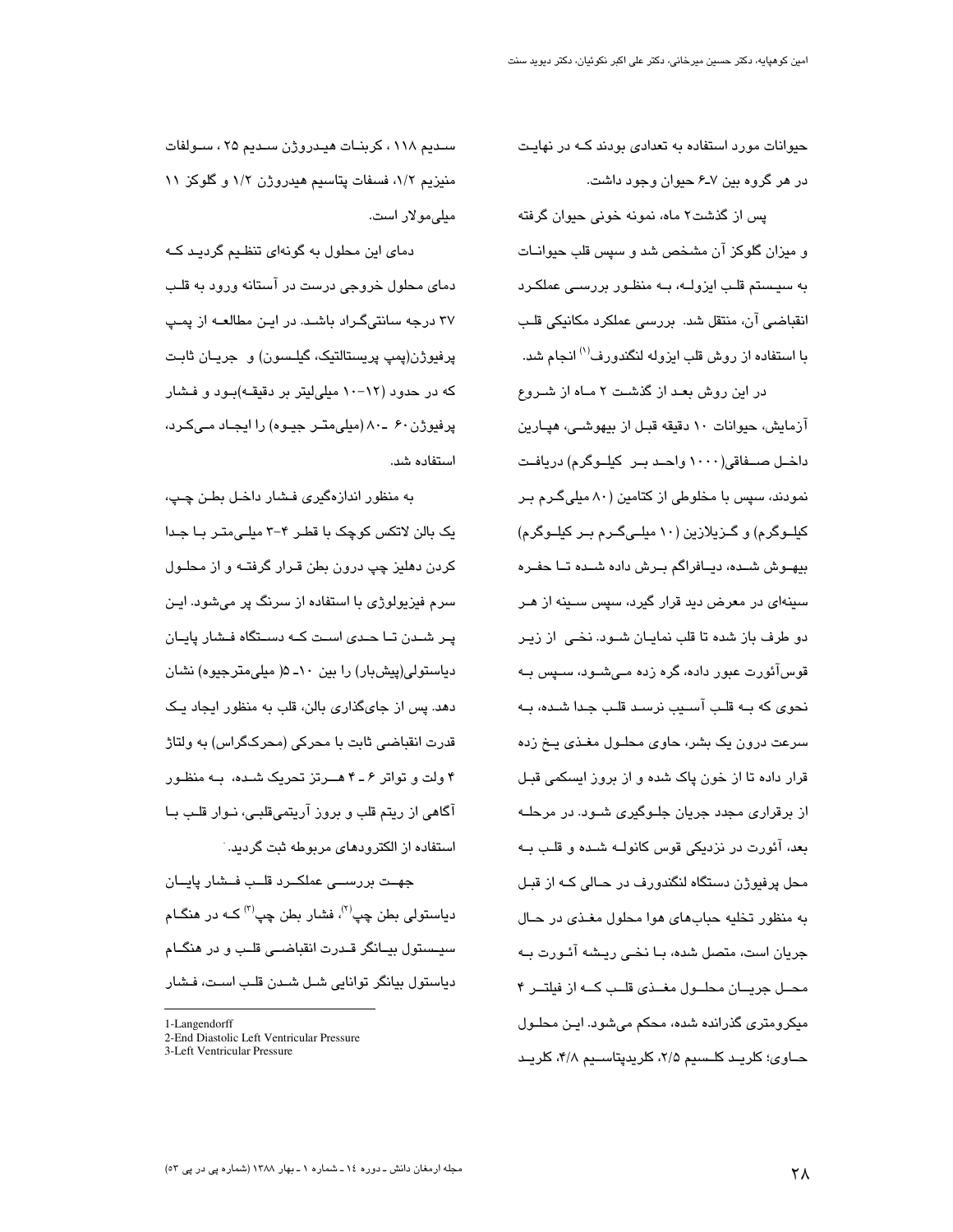پرفیوژن، میزان جریان محلول مغـذی، نـوار قلبـی. بـه منظــور بررســـی ســرعت افــزایش فــشار در هنگــام سيستول و دياســتول در بطـن چـپ مــشتق تغييـرات فشاربر زمان<sup>(۱)</sup> به وسبله نرم افزار چـارت<sup>(۲)</sup> محاســبه و ثبت گردید. فشار پایان دیاستولی بطن چپ به طـور دستی در حد ۱۰ـ ۵ میلی،مترجیوه و فشار پرفیوژن با توجه به میزان جریان، بین ۶۰ تــا ۸۰ میلـی متــرجیــوه تنظيم شد.

دادههـــای جمــــعآوری شـــده بـــا اســـتفاده از نرمافزار SPSS°" و آزمونهای آماری آنالیز واریانس یک طرفه<sup>(۴)</sup> با پس آزمون ال اس دی<sup>(۵)</sup> تجزیه و تحلیـل گردىد.

# يافته ها

موفقيت در القاء ديابت در حدود ٧٠ درصـد و مرگ و میر در پایان دو ماه حدود ۲۰ درصد بـود. در روز پنجم، حیواناتی که به عنوان دیابتی در نظر گرفته شده بودند، افزایش گلوکز خون بارزی نسبت به گروه کنترل سالم داشتند(۲۶/۲۵ ± ۵۳۲/۱۲ میلی گـرم بـر دسسی لیتـــر در حیوانـــات دیـــابتی و ۱۳۶/۶۷± ۱۳۶/۶۷ میلیگرم بر دسی!یتر در حیوانات گروه کنتـرل ســالم)  $(p<\cdot/\cdot \Delta)$ 

پس از گذشت ۱۵ـ ۱۰ دقیقه از کارکرد طبیعی قلب، نتایج حاصـله ثبـت گردیدنـد(تـصـاویر ۱و ۲). بـا استفاده از این داده ها، مقادیر فشار سیستولی بطن چپ، تغییرات فشار داخل بطن در واحد زمان و مقادیر حداکثر و حداقل آن برای گروههـای مختلـف محاسـبه شد.

در گروه دیابتی کنترل، کاهش معنیداری در میزان فشار بطن چپ، حداکثر سـرعت تغییـرات فـشار بطـن در زمـان سیـستول و حـداکثر سـرعت تغییـرات فشار بطـن در زمـان دیاسـتول در مقایـسه یـا گـروه کنترل سالم دیده شد (p<٠/٠۵). این در حالی است کـه هــسپریدین در گــروه دیــابتی دریافــت کننــده دارو توانسته است این اختلالات قلبی ناشی از دیابت را تـا حد معنیداری نسبت بــه گــروه کنتــرل دیــابتی بهبــود بخشد(۰/۰۱)(جدول ۱).

# بحث و نتيجهگيري

بــا توجــه بــه نقــش اســترس اكــسيداتيو در نارسـایی قلبـی دیـابتی، نقـش آنتـی اکـسیدانهـا در پیشگیری از این بیماری بسیار مورد توجه قرار گرفته است(۱۱ و ۱۰). در این مطالعه اثر هسپریدین با توجـه به خاصیت آنتی|کسیدانی قوی آن، بـر روی نارسـایی قلبی در مدل تجربی دیابت نوع ۱ مورد بررسـی قـرار گر فت.

برای القای دیابت نوع ۱، از استرپتوزوسین استفاده شد. این دارو با تخریب سریع سلولهـای بتـا، موجب كـاهش شـديد سـطح انـسولين پلاسـمايي و ھیپرگلیسمیقابل توجه میگردد(۱۴). طبق بررسی *ه*ای گذشته، وجود هیپرگلیسمی برای ۲ ماه، در این مدل از ديابت براي ايجـاد عــوارض قلبــى كفايـت مــىكنـد(٧).

3-Statistical Package for Social Sciences

 $1 - +dP/dT & dP/dT$ 

<sup>2-</sup>Chart

<sup>4-</sup>Analysis of Varians(ANOVA)

 $5$ -LSD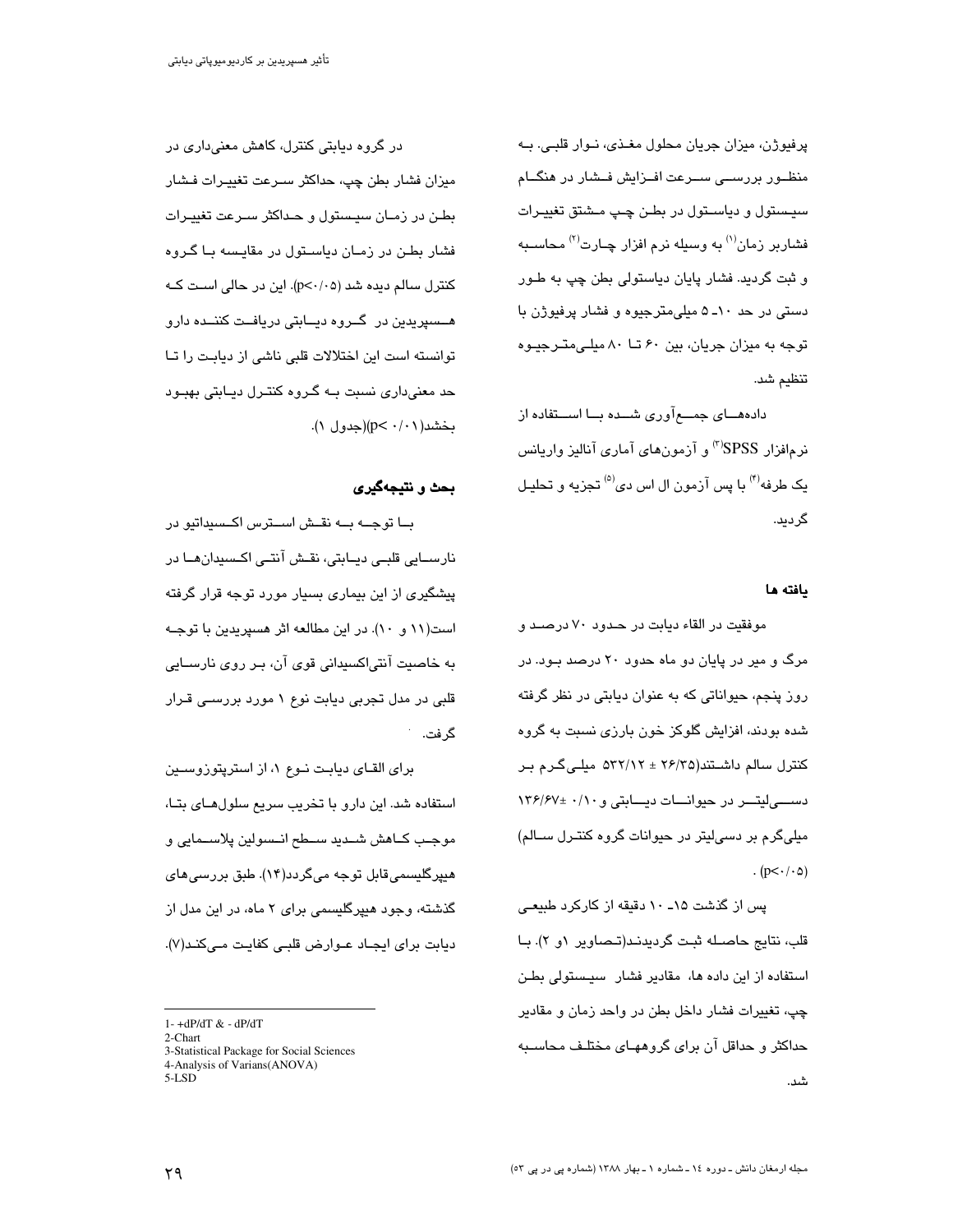

تصویر ۱: نمونهای از ثبت فشار بطن چپ در گروههای کنترل، دیابتی و دیابتی دریافت کننده هسپریدین



تصویر ۲: نمونهای از ثبت سرعت تغییرات فشار بطن چپ در گروههای کنترل، دیابتی و دیابتی دریافت کننده هسپریدین

| جدول۱ : شاخصهای عملکرد قلبی در گروههای مورد مطالعه در دیابت نوع ۱. مقادیر نماینگر میانگین ± انحراف معیار۲–۶ آزمایش است. |  |  |
|-------------------------------------------------------------------------------------------------------------------------|--|--|
|-------------------------------------------------------------------------------------------------------------------------|--|--|

| گروہ کنترل سالم                                                        | گروہ دیابتی                                                                        | گروه دیابتی دریافت کننده هسپریدین                                                                                                                          |                                     |
|------------------------------------------------------------------------|------------------------------------------------------------------------------------|------------------------------------------------------------------------------------------------------------------------------------------------------------|-------------------------------------|
| میانگین± انحراف معیار                                                  | ميانگين± انحراف معيار                                                              | ميانگين± انحراف معيار                                                                                                                                      |                                     |
| $\Delta V/\Upsilon\varphi\,\pm\,\Upsilon/\Upsilon\varphi$              | $\Gamma$ 9/٣۶ ± $\Gamma$ /9 <sup>*</sup>                                           | $\Delta \mathcal{F}/\mathcal{F} \Lambda \pm \mathrm{Y}/\Delta \Lambda^{\ddagger}$                                                                          | فشار سیستولی بطن چپ(میلی متر جیوه)  |
| $\mathcal{N}(\mathfrak{k})/\mathfrak{N} \pm \mathcal{N}(\mathfrak{k})$ | $540/M \pm \Lambda\Lambda/\Upsilon\mathrm{V}^*$                                    | $\cdots$ $\gamma/\Delta V \pm \gamma \gamma / \gamma \epsilon^{\ddagger}$                                                                                  | حداکثر تغییرات فشار بطن چپ در هنگام |
|                                                                        |                                                                                    |                                                                                                                                                            | سیستول (میلی متر جیوه/ثانیه)        |
| - $\Delta \Lambda/\Lambda \Upsilon$ $\pm$ $\Upsilon \cdot /V \Lambda$  | - $\Upsilon\Upsilon\Upsilon/\Upsilon\Upsilon \pm \Upsilon\Delta/\Lambda\Upsilon^*$ | - $\Delta \ensuremath{\mathcal{N}}/\ensuremath{\mathcal{N}} \pm \ensuremath{\mathcal{N}} \ensuremath{\mathcal{O}}/\cdot \ensuremath{\mathcal{Q}}^\ddagger$ | حداکثر تغییرات فشار بطن چپ در هنگام |
|                                                                        |                                                                                    |                                                                                                                                                            | دیاستول (میلی متر جیوه/ثانیه)       |

در مقایسه با گروه کنترل سالم،  $\cdot/\cdot\cdot> \gamma\cdot p$  در مقایسه با گروه دیابتی  $p<\cdot/\cdot$ ۵ :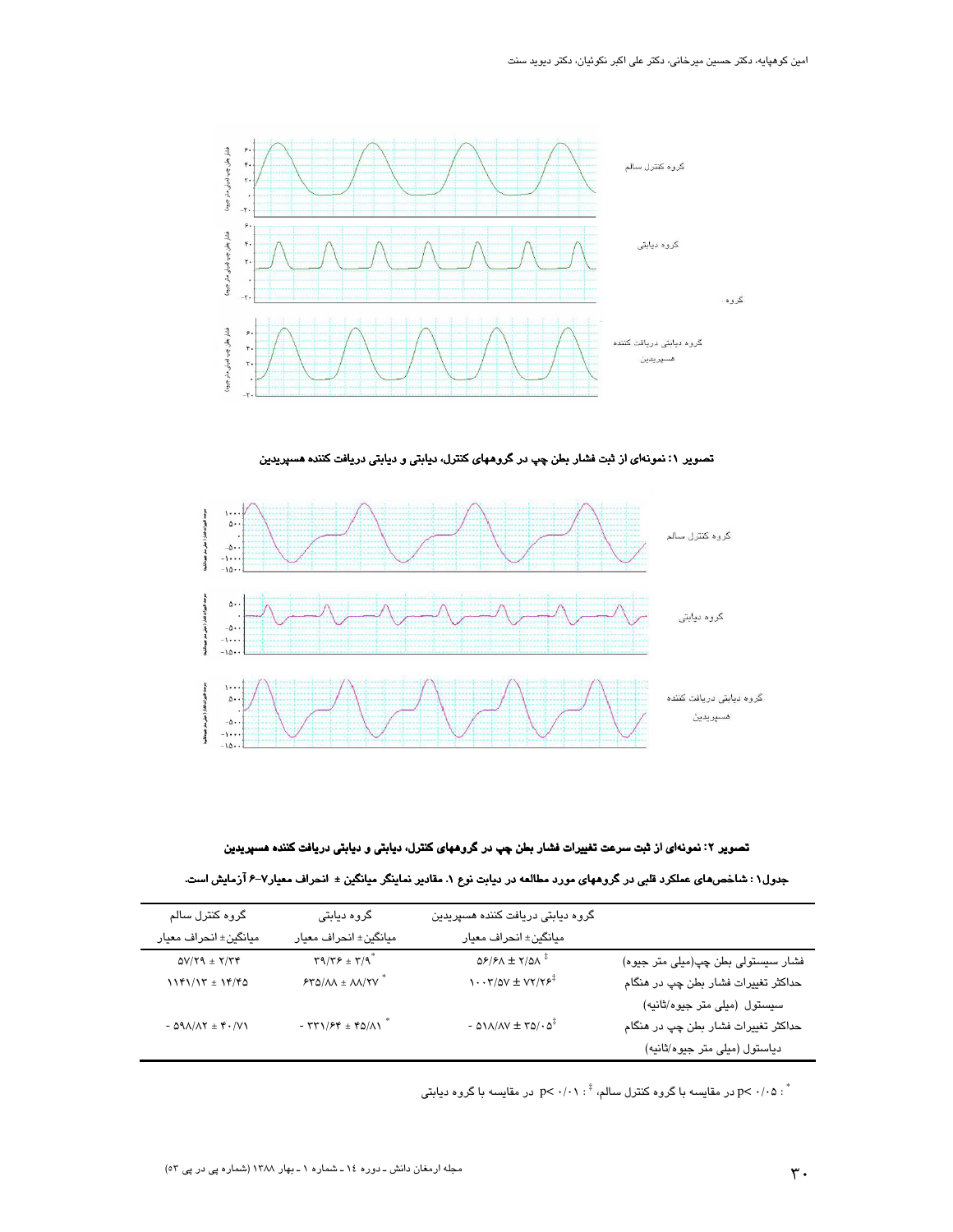در مطالعه حاضر، به منظور بررسـے عملکـرد قلبي شاخصهاي هموديناميک بطن چپ، شامل؛ فـشار سيستولي بطن چـڀ، حـداکثر سـرعت تغييـرات فـشار بطن در زمـان سیـستول و حـداکثر سـرعت تغییـرات فشار بطن در زمان دیاستول اندازهگیری شدند.

فشار بطن چپ در هنگـام سيـستول بيـانگر قـدرت انقباضــی قلــب و در هنگــام دیاســتول بیــانگر توانايي شل شدن قلب است. dP/dT+ حداكثر سـرعت افـزایش فـشار در هنگـام سیـستول اسـت کـه معیـار مناسبی از کارآیی بطن چپ میباشـد و از مـشتق اول فشار بطن چپ محاسبه میشود. از مزایای این پارامتر آن است که به تغییرات قدرت انقباضی حساس است، اما به تغییرات پسبار، حساسیتی نشان نـداده و تغییر پیش بار اثر اندکی بر ایـن پـارامتر دارد. dP/dT -حداکثر سرعت کاهش فشار در هنگام دیاســتول اســت که می تواند نشان دهنده سختی قلب و مقاومت آن در برابر شل شدن باشد(۱۵).

وجــود کاردیومیوپــاتی دیــابتی، مــستقل از بیماریهای عروقی در بیماران دیابتی مشخص شده است. خصوصیت اصلی این بیمـاری در کلینیـک و در بررســی هــای آزمایــشگاهی اخــتلال در شــل شــدن ميوكــــارد وافــــزايش ســـــختى دياســــتولى اســــت. کاردیومیوپاتی دیابتی در مراحل پیشرفتهتر با اخــتلال در سيستول و قدرت انقباضي نيز همراه است(٩).

پژوهشهـا نـشان داده اسـت کـه مـوشهـا ی صحرایی دریافت کننده استرپتوزوسین، مـی توانـد بـه

عنوان یک میدل آزماییشگاهی کاردیومیوییاتی دیبایتی وابسته به انسولین و مستقل از آترواســکلروز کرونـر، در نظر گرفته شوند(۹).

در این مطالعه حیوانات دیابتی نوع ١، کاهش قدرت انقباضی قلب و همچنین کاهش سرعت تغییـرات فشار در هنگام سیستول (طولانی شدن زمان انقباض) و دياستول( طولاني شدن زمان شل شـدن)ديـده شـد. این تغییرات مشابه علایم کاردیومیوپاتی دیابتی است که در انسان دیده میشــود. عللــی ماننــد؛ فعــال شــدن پــروتئين کينــاز ســـى<sup>(۱)</sup>از طريــق ســنتز دىآســيل گليــسرول، اخــتلال در متابوليــسم ســلولهــای قلبــی، افزایش جریان هگزورآمین و افزایش تولید گونــهمـای فعال اکسیژن در بـروز ایـن بیمـاری در دیابـت نقـش دارنــد. بررســـی هـــای مختلــف بــر نقــش افــزایش رادیکال هـای آزاد در انـسان و مـدلهـای حیـوانی در بروز کاردیومیوپاتی دیابتی تأکید دارند. هیپرگلیسمے،، افزایش اکسیده شدن گلــوکز و تولیــد سوپراکـسـید در میتوکندری را به دنبال دارد.

افزایش سوپراکسید، بــه نوبــه خـود منجـر بــه آسیب دیانآ<sup>(۳)</sup> و فعال شدن پـیآ آر پـی<sup>(۳)</sup> مـیگـردد. پیآ آر پی نیز باعث مهار گلیسرآلدئید دهیـدروژناز<sup>(۴)</sup> شــده، گلــوکز را از مــسیر گلیکولیتیــک<sup>(۵)</sup>خــود بــه مسیرهای بیوشیمیایی دیگری منحرف مے،نمایـد. ایـن

<sup>1-</sup>Protein Kinase C

 $2-DNA$ 

<sup>3-</sup>Poly(ADP Ribose)Polymerase(PARP)

<sup>4-</sup>Glyceraldehyde Phosphate Dehydrogenase 5-Glycolytic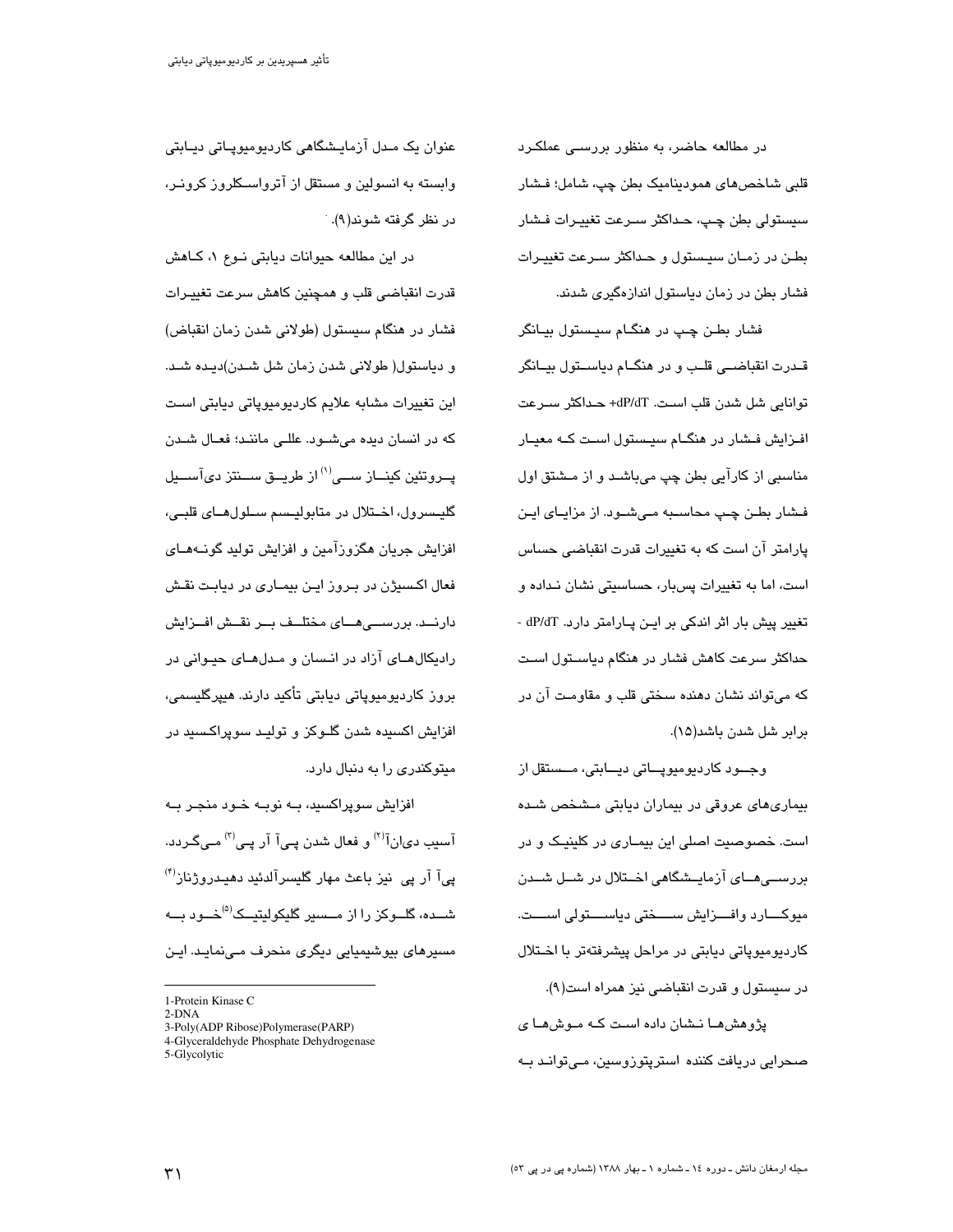مسیرهای اخیر بـه عنـوان واســطههـای بـروز آســیب سلولي در نتيجه هيڀرگليسىمي،محسوب مـي.شـوند. از جمله اين مسيرها افزايش جريان پليال ميباشد(١٠). در گـروه ديـابتى دريافـت كننـده هـسپريدين، پارامترهای فشار سیستولی بطن چپ، حداکثر سـرعت کاهش فـشار در هنگـام سیـستول و حـداکثر سـرعت کاهش فشار در هنگام دیاستول نسبت به گروه دیابتی کنترل، به طـور قابـل تـوجهی بهبـود یافتـهانـد. یعنـی هسپريدين توانسته است در جيوانيات ديبايتي، قيدرت انقباضى و سرعت تغييرات فشار(هم سرعت انقباض و هم سرعت شل شدن ) را در مقایسه با گروه دیابتی بـــه صــــورت معنـــــ داری بهبــــود بـخــــشد و از کاردیومیوپاتی جلوگیری نماید.

با توجه به این که، هـسپریدین بـه عنـوان یـک ترکیب فلاونوئیدی در دیابت آزمایـشگاهی نـوع ۱ اثـر معنـــی،داری در کـــاهش میـــزان گلـــوکز، کلـــسترول و تریگلیسیرید خون ندارد(۵)، به نظر مـیرسـد بهبـود قابل توجهی کـه در عملکـرد قلبـی در حیوانـات گـروه دیابتی دریافت کننـده هـسپریدین دیـده مـیشـود، بـه خاطر اثر آنتی|کسیدانی هسپریدین باشد. این مشاهده، با بررسی ھاپی که اثـر ســایر آنتـی|کـسیدانھـا ماننـد؛ ویتامین E را در مدلهای آزمایشگاهی دیابت مـورد مطالعه قرار دادند، همخوانی دارد(۱۳).

علاوه بر نقش استرس اکسیداتیو، پژوهشهای مختلف بر نقش التهـاب نيـز در بـروز كارديوميوپـاتى ديسابتي اذعسان دارنسد(١٧ و ١٤). هيپرگليسسمي و

هیپرلیپیدمی کـه در شـرایط دیـابتی دیـده مـیشـوند، موجــب افـــزايش ســــيتوكين هــــاى التهـــابى ماننـــد؛ اینترلـوکین ــ ۱ بتــا، اینترلــوکین ــ ۶ و فــاکتور نکـروز كننده بافتى مى شوند. اين سيتوكين هـا موجب اخـتلال انتقال کلسیم در سلولهای قلبـی شـده، کـاهش قـدرت انقباضی را به دنبال دارند(۱۶).

از آنجایی کـه هـسپریدین اثـرات ضـد التهـابی دارد(۱۸)، امکان دارد که قسمتی از اثرات آن در بهبـود عملکرد قلبی به خاصیت ضد التهابی آن مرتبط باشـد. بنابر این، هسپریدین را می توان به عنـوان یـک ترکیـب دارای خاصیت دوگانه آنتی|کسیدانی و ضد التهابی در نظر گرفت که میتواند بهبود کاردیومیوپاتی دیـابتی را موجب شود. مهمترین محدودیت این مطالعه، این است كه شاخص هاى استرس اكسيداتيو والتهابي اندازهگیری نشدهاند، لذا نمـیتـوان قـضـاوت نمـود کــه تأثیر هسپریدین بر بهبـود عملکـرد قلبـی در حیوانــات ديابتي، بيشتربه اثر آنتي|كسيداني و يا اثر ضد التهابي آن مربوط ميشود.

در مجموع نتایج ایـن بررســی نــشان مــیدهــد تجویز هسپریدین به عنوان یک آنتیاکسیدان که علاوه بر خاصيت آنتىاكسيدانى، خاصـيت ضـد التهـابى نيـز دارد، موجب بهبـود کاردپومیوپـاتی (بهبـود عملکـرد مكانيكي قلب) در حيوانات ديابتي مي شود. اين يافته بـا توجه به شیوع روز افزون دیابت، نقش قابـل تــوجهی در بهبود عوارض وابسته به دیابت مـیتوانـد داشـته باشد.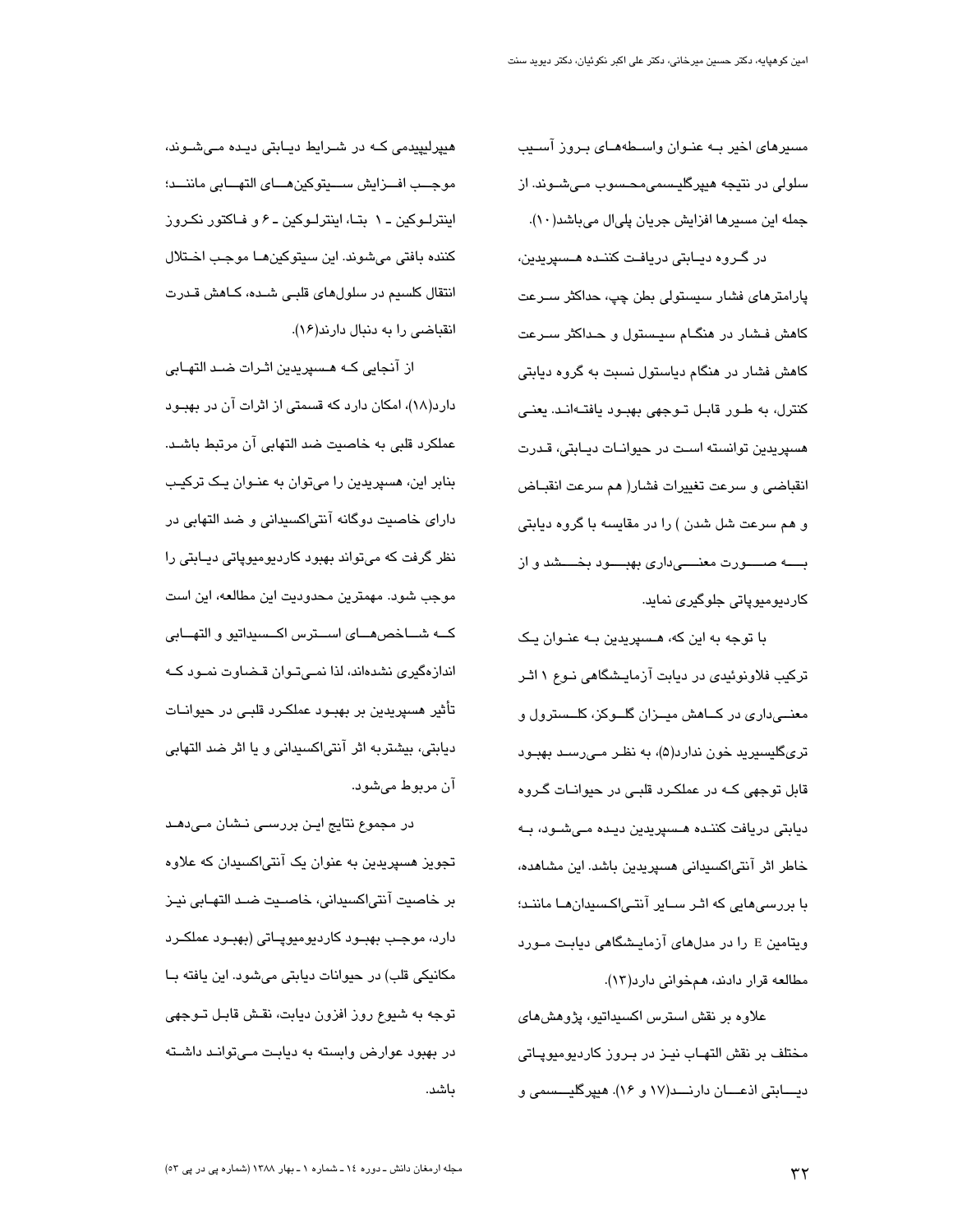پیشنهاد میگردد که بـرای اطمینــان از کــاهش استرس اکسیداتیو بـه دنبـال مـصرف هـسپریدین، در پژوهش های آینده شاخص های استرس اکسیداتیو نیز اندازهگیری شوند.

تقدیر و تشکر

نویسندگان لازم میدانند که از همکـاری آقـای حمیدرضا زارع و خانم راضیه قلیپور کمـال تـشکر را داشته باشند. لازم بـه ذکـر اسـت کـه ایـن مطالعـه بـا حمایت مالی معاونت پژوهشی دانشگاه علـوم پزشــکی شیراز در قالب پژوهشی به شــماره ۲۴۱۳ــ۸۴ انجـام پذيرفت.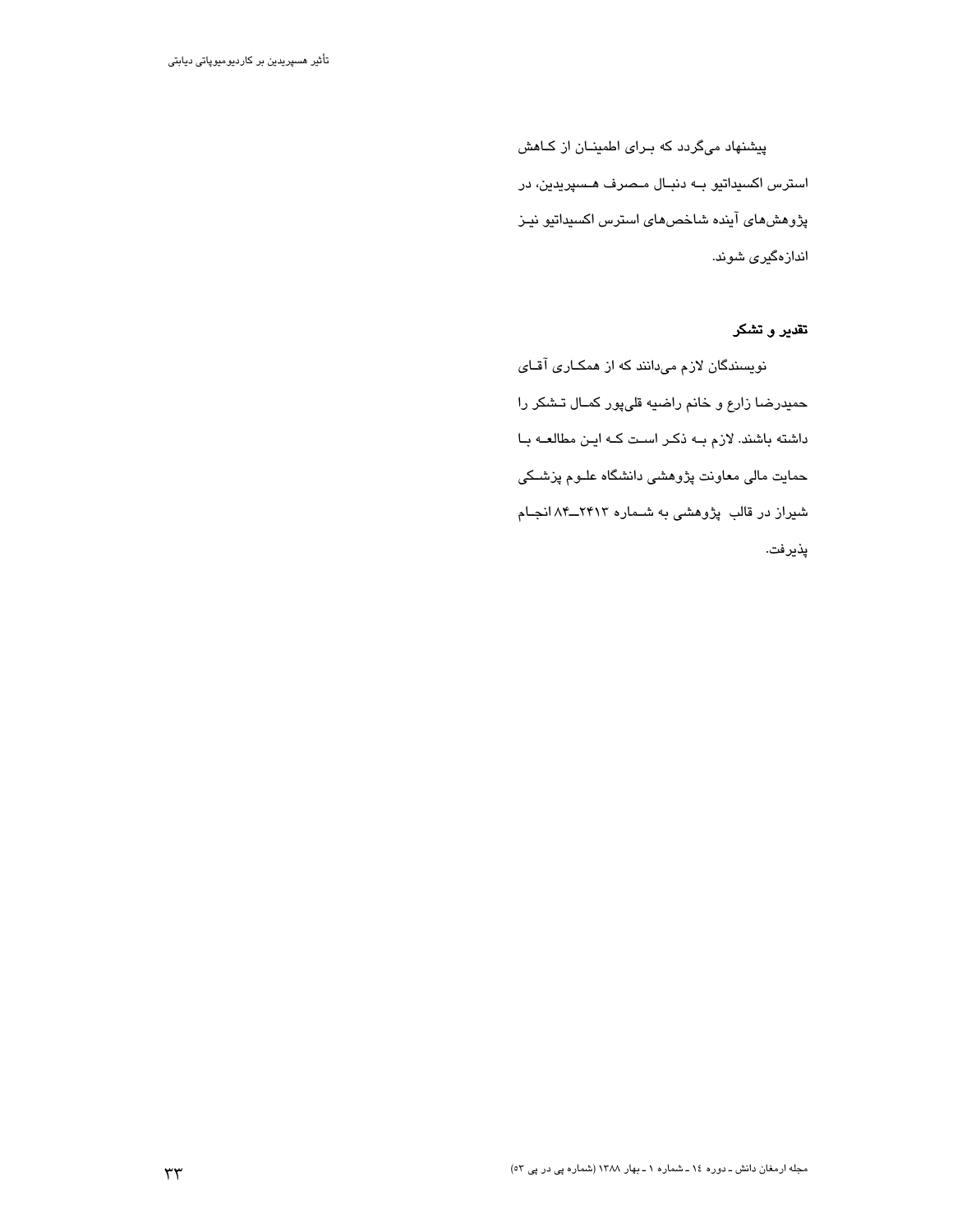**Kouhpayeh A\* ,**  Mirkhani H<sup>\*\*,\*\*\*</sup>,<br>Nekooeian A.A<sup>'\*,\*\*\*\*</sup>,<br>Saint D

\* PhD Candidate of Pharmacology, Department of Pharmacology, Faculty of Medicine, Shiraz University of Medical Sciences, Shiraz, Iran.<br>
"Associated Professor

\*Associated Professor of Pharmacology, Medicinal & Natural Products Chemistry Research Center, Department of Pharmacology, Faculty of Medicine, Shiraz University of Medical Sciences, Shiraz, Iran.<br>
"Associated Professor

associated Professor of<br>Marmacology. Cardiovascular Pharmacology, Cardiovascular<br>Pharmacology Research Center, Pharmacology Department of Pharmacology, Faculty of Medicine, Shiraz University of Medical Sciences, Shiraz, Iran.

\*Associate Professor of Physiology, Department of Molecular and Biomedical Science, Adelaide University, Adelaide, Australia.

**KEYWORDS: Flavonoids, Experimental diabetes mellitus, Diabetic cardiomyopathy, hesperidin, Langendorff** 

Received:20/12/2008 Accepted: 09/03/2009

**Corresponding Author: Mirkhani H E-mail: mirkhanh@sums.ac.ir**

# **The Effects of Hesperidin, on Cardiac Dysfunction of Experimental Type-I Diabetic Rats**

### **ABSTRACT:**

**Introduction & Objective:** Flavonoids are polyphenolic compounds, which are considered as antioxidants due to their ability to scavenge free radicals and inhibit enzymes in oxygenreduction pathways. Various studies have shown that these products reduce the cardiovascular disease mortalities. Heart failure is one the main cause of mortality in diabetic patients. It is believed that diabetes has deleterious cardiomyopathic effects, which would lead to heart failure. Several evidences indicate that oxidative stress is an important factor in the pathogenesis of diabetic complications, including cardiomyopathy. The objective of the present study was to examine the effects of hesperidin on cardiac function parameters in experimental diabetes mellitus type 1 (DM1).

**Material & Methods:** Diabetes mellitus was induced in rats by single intraperitoneal injections of streptozotocin (60mg/kg). Diabetic rats were given oral Hesperidin (500 mg/kg) for two months. Afterwards, the animals' hearts were used to study left ventricular systolic pressure (LVSP), rate of rise  $(+dP/dT)$  and rate of decrease  $(-dP/dT)$  of left ventricular pressure, using Langendorff isolated heart apparatus.

**Results:** Diabetes significantly reduced the LVSP, +dP/ dT and  $dP$  dT compared to the control group( $p$ <0.05). Hesperidin significantly improved all measured parameters in diabetic animals $(p<0.05)$ .

**Conclusion**: These results show that hesperidin can improve diabetic cardiomyopathy in experimental diabetes mellitus.